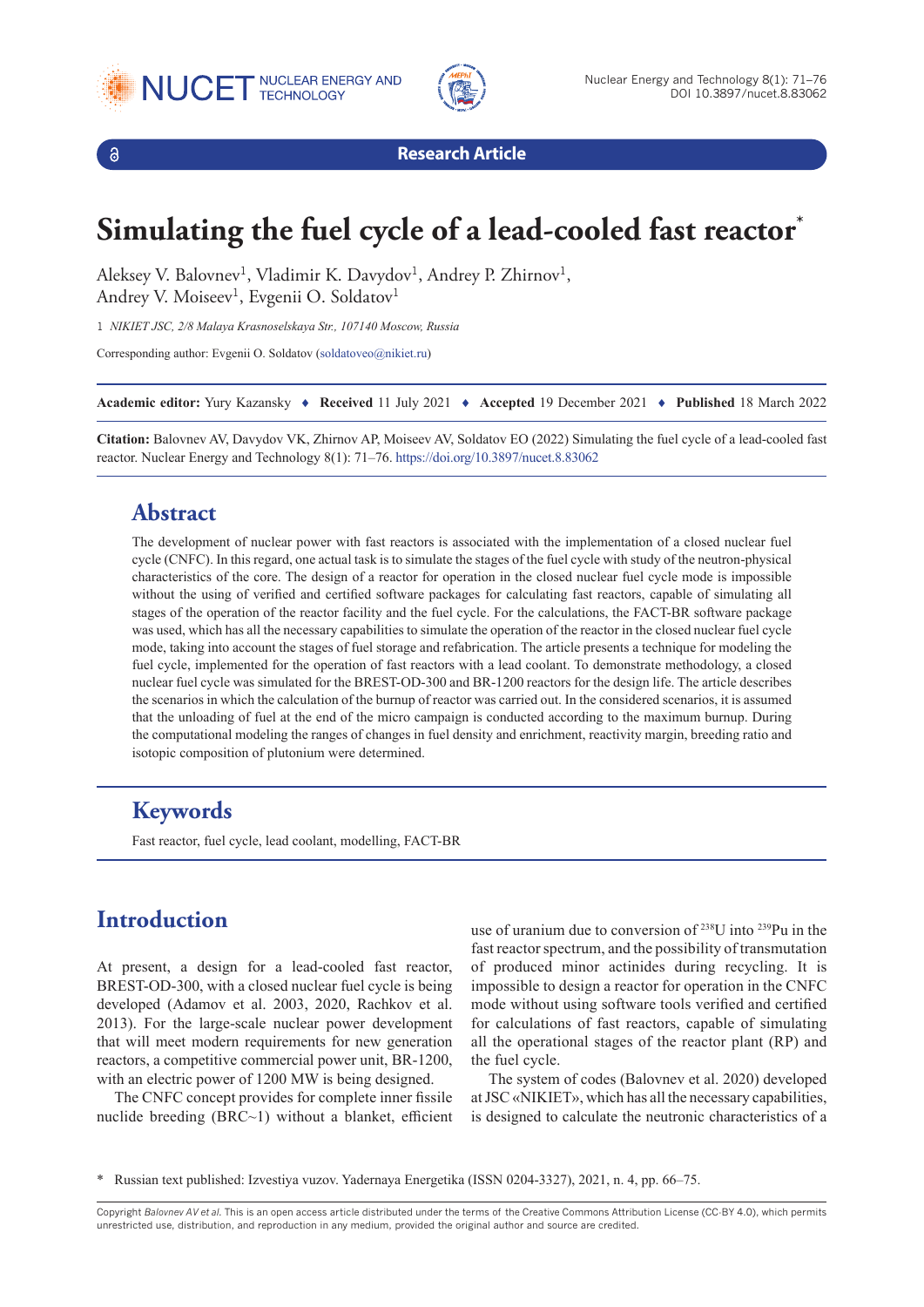lead-cooled fast reactor, taking into account changes in the fuel nuclide composition during the campaign.

This system is actively used in developing the BREST-OD-300 and BR-1200 projects for calculating the neutronic characteristics and simulating the reactor campaign with fuel assembly inversions and refueling, in particular in the CNFC mode, throughout the complete design life of the reactor. The article presents a description of the developed methods for simulating the fuel cycle of a lead-cooled fast reactor. The operation of the BREST-OD-300 and BR-1200 reactors is considered both at the initial operational stage and in the steady state when the nuclear fuel cycle is closed.

# **Methodology**

The fuel cycle of a lead-cooled fast reactor is simulated using the diffusion certified software package ("FACT-BR"). The program uses a 26-group diffusion approximation to calculate the three-dimensional neutron flux density field and the power distribution. Diffusion equations are solved by Askew-Takeda nodal method. The neutron cross section preparation system, CONSYST, (Golovko et al. 2014, Manturov 2017) with the ABBN 93 library (Manturov et al. 1996) is used as a neutron data block for the FACT-BR software package. Verification was carried out based on comparison of the results of calculations for the software package with the results of experiments at the BFS facility, at the BN-350, BN-600 and BN-800 reactors, as well as with the results of numerical benchmarks and calculations for other software packages.

In addition to the main calculation core, the FACT-BR software has a graphical module for managing input and output data. The module is responsible for the formation of source files for calculating the reactor steady state and campaign, and makes it possible to set the geometry and nuclide composition of individual elements of the calculation model as well as to regulate the movement of the control elements and the temperature conditions of the reactor plant. Also, using the control module, it is possible to set a refueling scenario.

Before making calculations, it is necessary to enter the initial data describing the reactor material and geometrical characteristics into the FACT-BR software. Corrections are entered into the calculation model. taking into account the heterogeneous effects obtained using the MCU-BR software package ("MCU-BR with MDBBR50 Constant Library"). The initial state is obtained using the diffusion module. Data of the core location map are transmitted to the MCU-BR software package. Based on comparative calculations of the efficiency of the CPS elements for the initial reactor loading carried out using MCU-BR and FACT-BR, correction factors were introduced for the macrosections of the absorbing material of the CPS working element in the FACT-BR model to take into account heterogeneity.

Constants for neutronic calculations are prepared in the CONSYST program, the input data of which are nuclear concentrations and temperatures. Next, calculations are made of  $K_{\text{eff}}$ , neutron flux density distribution, reaction rates, and neutron spectrum. After the neutronic calculations, the data are transferred to the burnup module to calculate the reactor campaign.

#### **Fuel cycle implementation**

In campaign calculations using the FACT-BR software, there are many possibilities for simulating the reactor fuel cycle. When the reactor operation is simulated, refueling is carried out in batches of individual fuel assemblies. The software package implements the possibility of inverting fuel assemblies in the core, unloading them into an in-reactor storage (IRS) facility, unloading them into a storage after conditioning in the IRS, and loading new fuel assemblies with fresh fuel or fuel that has passed the refabricating stage.

Three main fuel assembly unloading modes are supported:

- according to the preset refueling scheme;
- when fuel assemblies reach the specified maximum burnup; and
- manual selection of refueling fuel assemblies.

In the basic version, when simulating the fuel cycle of a lead-cooled fast reactor, it is assumed that the fuel is unloaded at the end of the micro-campaign when the maximum burnup is reached. At the beginning of the micro-campaign, the maximum burnup in all the fuel assemblies of the core is estimated. Next, a linear interpolation of the maximum burnup during the current micro-campaign is carried out using the maximum burnup rate in the considered fuel assembly, obtained in the previous micro-campaign. If the maximum burnup in the fuel assembly exceeds the specified one, this fuel assembly is unloaded into the IRS.

In the course of estimating the maximum burnup in fuel assemblies, the distribution per fuel element is taken into account. Restoration of burnup per fuel element is carried out by seven nodal points in the selected fuel assemblies and six points in neighboring fuel assemblies using quadratic interpolation. To increase the accuracy of the reconstruction of the power release per fuel element and the description of the local features of the fuel assemblies, such as the frame tubes and the casing of the CPS working element, a detailed calculation of the characteristic fuel assemblies according to MCU-BR based on the Monte Carlo method is used as a form function.

The campaign calculation includes the coupled calculation of the FACT-BR neutronic code and IVIS-BR thermophysical code. A combination of neutronic and thermophysical codes makes it possible to track the maximum temperatures during the campaign (Balovnev et al. 2019).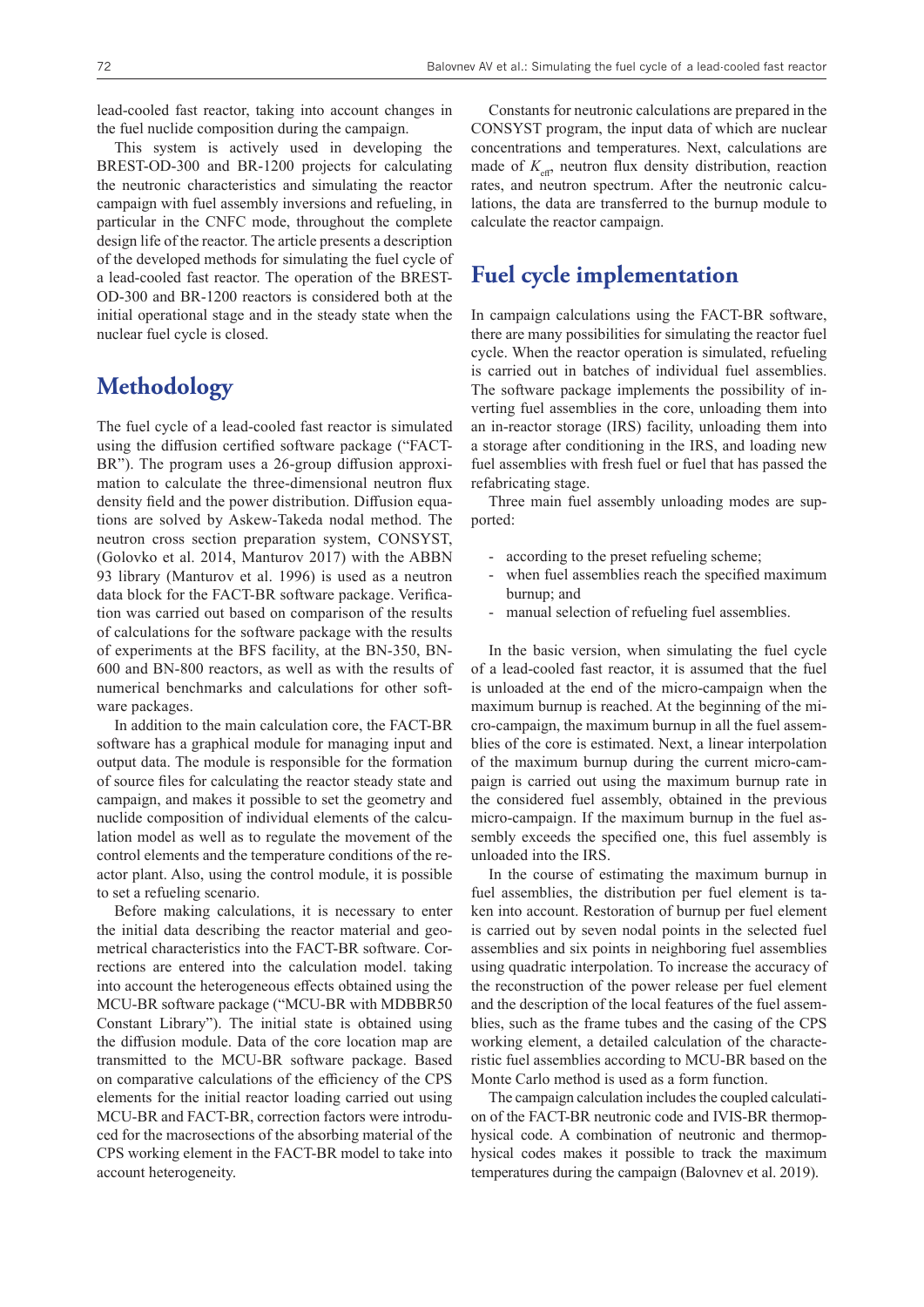The stages of storage and refabrication of spent fuel assemblies are simulated by the fuel fabrication/ refabrication module in the FACT-BR software package. During refueling, burnt-up fuel assemblies are unloaded into the in-reactor storage, and then sent for awayfrom-reactor conditioning and subsequent reprocessing. Uranium and plutonium isotopes and minor actinides selected in the scenario are returned to the fuel cycle. During the fabrication of regenerated fuel, it is diluted with depleted uranium in a given proportion to obtain the required plutonium enrichment of the fuel. The fuel cycle implementation in a lead-cooled fast reactor is schematically shown in Fig. 1.



**Figure 1.** Diagram of the fuel cycle implementation in a leadcooled fast reactor

# **Fuel cycle simulation in BREST-OD-300**

The calculation model of the BREST-OD-300 reactor includes the fuel part of the core, a side reflector, and an in-reactor storage of fuel assemblies. For this reactor, a layout consisting of 169 fuel assemblies is considered. To equalize the radial distribution of the neutron flux and power, 169 cells in which fuel assemblies are installed are divided into two radial subcores: (1) central subcore (CS) and (2) peripheral subcore (PS). Profiling is carried out by varying the fuel element diameter. In the CS fuel assemblies, fuel elements of a smaller diameter are used and, in the PS fuel assemblies, fuel elements have a larger diameter, with the same fuel composition and density in all the fuel assemblies of the core.

The campaign of the BREST-OD-300 reactor is calculated for the entire operating period at the nominal power level. In the course of computational simulation, the transition from the initial operational stage to the established partial refueling in a closed nuclear fuel cycle is reproduced. This transition implies an increase

in the maximum fuel burnup from 6 to 10% of heavy atoms (h.a.) and the duration of the micro-campaign. At the initial operational stage, the duration of the microcampaign is 150 eff. days and, in steady state, it is 300 eff. day; at the end of each micro-campaign, a shutdown is made for 33 and 65 days, respectively.

During refueling, burnt-up fuel assemblies are unloaded into the IRS for conditioning during one micro-campaign and, at the beginning of the next microcampaign, they are sent for out-of-reactor conditioning and subsequent reprocessing.

In the accepted scenario, the fuel is conditioned in an out-of-reactor storage for two years at the initial operational stage and a year in the CNFC mode. Further, the fuel assemblies are sent for SNF reprocessing and refabrication. Fission fragments and curium are completely removed from the spent fuel. To obtain the mass fraction of plutonium and americium specified according to the calculation results, depleted uranium is introduced into the purified fuel. From the resulting fuel, fuel assemblies are formed with the density and mass fraction of plutonium specified by the developer. The calculation was carried out on average fuel compositions.

Fig. 2 shows the dependence of the change in the reactivity margin on time for the design life. Starting from the fifth year of operation, refueling uses its own regenerated fuel and, from the seventh year, the share of loaded regenerated fuel approaches 100% (the closure of the nuclear fuel cycle is fully implemented). For the fabrication of fuel for the first reloads, power plutonium of the initial composition is used.

It can be seen that the change in the reactivity margin lies within 1  $\beta_{\text{eff}}$  over the entire time range. The reactivity margin at the beginning of each micro-campaign is controlled by adjusting the average density and the plutonium fraction of the loaded fuel batch. The average fuel density throughout the campaign is in the range of  $12.3-12.5$  g/cm<sup>3</sup>. The mass fraction of plutonium in the loaded fuel varies from 13 to 14%. During the simulation, the power release field is aligned along the core to prevent the fuel cladding temperature from exceeding 670 °С.

During reactor operation, as a result of the 238U isotope burnup, as well as the accumulation of plutonium and fission products in the fuel, the core reproduction rate decreases towards the end of the micro-campaign (Fig. 3).

During operation, the core reproduction rate lies in the range from 1.085 to 1.025. At the initial operational stage, fresh fuel with a higher core reproduction rate is used to reach the steady state mode of partial refueling on the burnt core. At the beginning of each micro-campaign, the neptunium reactivity effect is realized, which must be taken into account when the campaign is simulated. The neptunium effect is associated with a delay in the conversion of  $^{238}U$  to  $^{239}Pu$ , since the half-life of the intermediate 239Np nucleus is 2.35 days. In the first few days after startup and reaching power, there is a loss of reactivity. The neptunium reactivity effect is 0.22  $\beta_{\text{eff}}$ .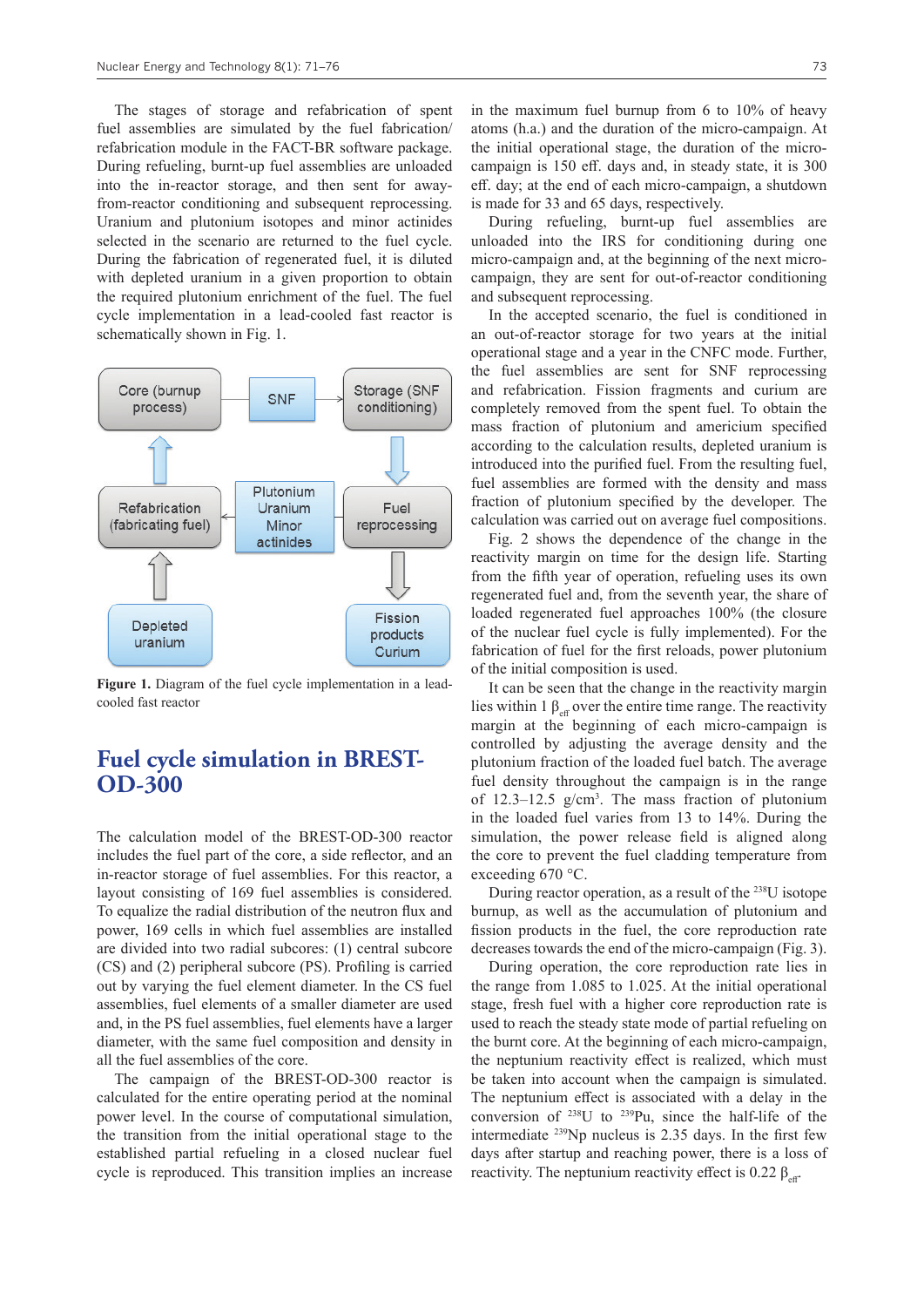

**Figure 2.** Time dependence of the reactor core reactivity change



**Figure 3.** Time dependence of the core reproduction rate

During reactor operation in the CNFC, the isotopic composition of plutonium changes (Table 1) and accumulation of 241Am and 240Pu is observed, which introduces negative reactivity into each loaded fuel batch. At the same time, the share of <sup>239</sup>Pu in the fuel decreases, the shares of  $238$ Pu and  $241$ Pu practically do not change. To compensate for the negative effects associated with a

**Table 1.** Changes in the isotopic composition of plutonium and americium in the core

| <b>Isotope</b> | Lifetime, years |      |      |      |      |      |      |  |  |  |
|----------------|-----------------|------|------|------|------|------|------|--|--|--|
|                | 0               | 5    | 10   | 15   | 20   | 25   | 30   |  |  |  |
| 238<br>Pu      | 1.2             | 0.9  | 0.8  | 0.8  | 0.8  | 0.9  | 1.0  |  |  |  |
| 239<br>Pu      | 68.3            | 67.5 | 67.0 | 66.3 | 65.9 | 65.1 | 65.1 |  |  |  |
| 240<br>Pu      | 23.2            | 24.3 | 24.9 | 25.5 | 25.9 | 26.4 | 26.5 |  |  |  |
| 241<br>Pu      | 2.8             | 2.8  | 2.9  | 2.7  | 2.8  | 2.8  | 2.8  |  |  |  |
| 242<br>Pu      | 4.2             | 3.7  | 3.6  | 3.3  | 3.1  | 3.0  | 2.9  |  |  |  |
| 241<br>Am      | 0.3             | 0.8  | 0.9  | 1.3  | 1.4  | 1.7  | 1.7  |  |  |  |

change in the plutonium vector, the plutonium enrichment in the loaded fuel is gradually increased in the refueling mode. At the end of the design life of the BREST-OD-300 reactor, the composition of plutonium is as follows: 238Pu  $= 1.0\%$ ; <sup>239</sup>Pu = 65.1%; <sup>240</sup>Pu = 26.5%; <sup>241</sup>Pu = 2.8%, <sup>242</sup>Pu  $= 2.9\%,$  <sup>241</sup>Am  $= 1.7\%$ . The results obtained are consistent with the study carried out in (Vasyukhno et al. 2016).

# **Fuel cycle simulation in BR-1200**

The calculation model of the BR1200 reactor includes the fuel part of the core, a side reflector, and an in-reactor storage of fuel assemblies. For this reactor, a layout consisting of 397 fuel assemblies is considered. To equalize the radial distribution of the neutron flux and power, 397 cells in which fuel assemblies are installed are divided into three radial subcores: (1) central subcore (CS), middle subcore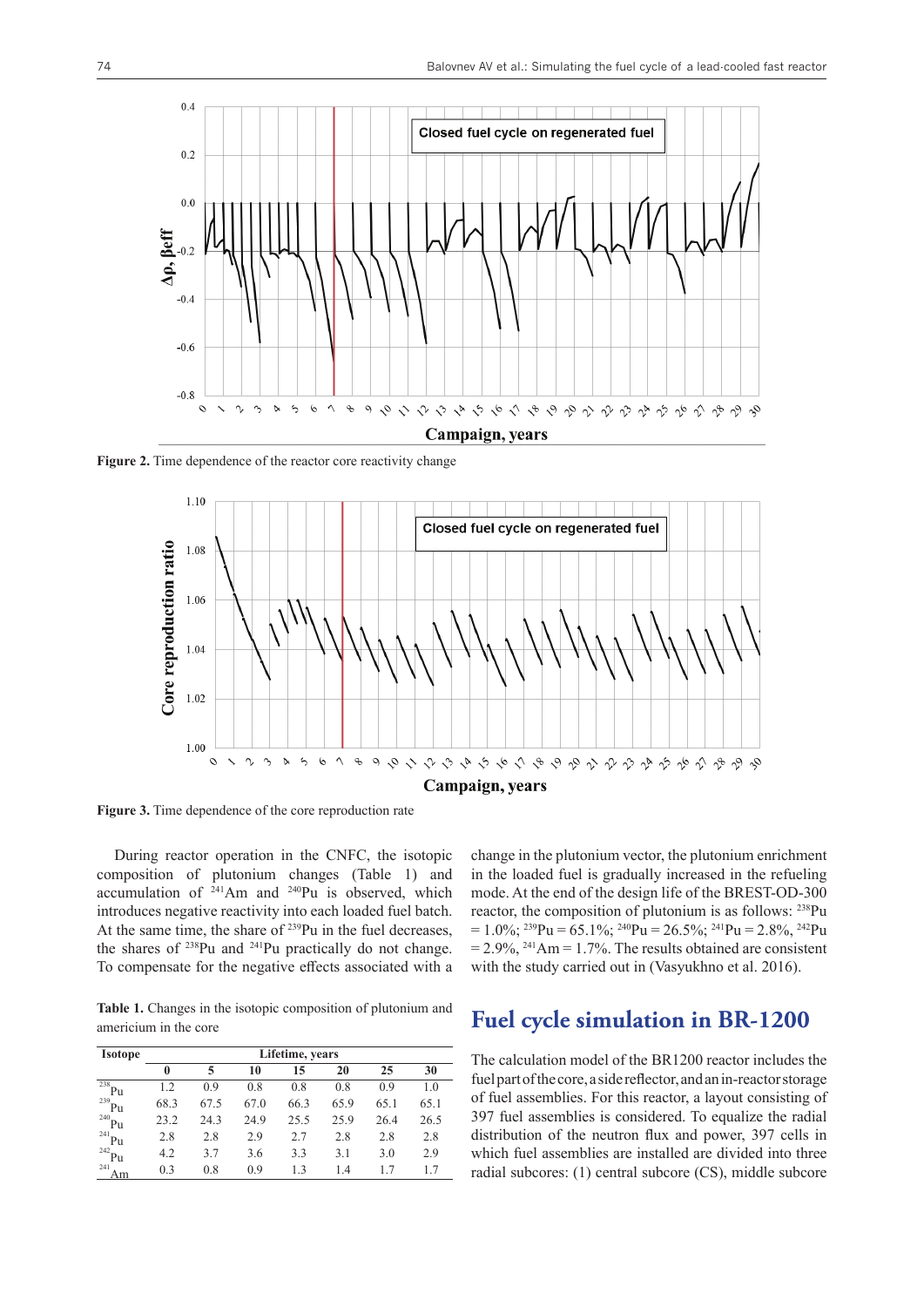(MS) and (2) peripheral subcore (PS). Profiling is carried out by varying the diameter of the fuel element. In the CS, fuel elements of a smaller diameter are used while, in the MS and PS fuel assemblies, fuel elements have a larger diameter with the same fuel composition and density in all the fuel assemblies of the core.

The campaign of the BR-1200 reactor is calculated for the entire operating period (60 years) at the nominal power level. The article considers a scenario with the accepted maximum burnup limit of 12.5% h.a. The duration of the micro-campaign in the calculations is 330 eff. days. During the first micro-campaign, it is necessary to carry out a two-time shutdown of the reactor with the inversion of the constant reactivity compensators to optimize the characteristics of the core. At the end of each micro-campaign, a shutdown for 35 days is made. In this study, refueling was carried out with an average fuel composition.

The scenario for implementing the CNFC in the BR-1200 reactor is carried out similarly to that considered for the BREST-OD-300 reactor. Fig. 4 shows the dependence of the change in the reactivity margin on time for the entire design life. Starting from the fifth year of operation, refueling uses its own regenerated fuel and, from the seventh year, the share of loaded regenerated fuel approaches 100% (the closure of the nuclear fuel cycle is fully implemented). It can be seen that over the entire time range, the change in the reactivity margin per microcampaign does not exceed 1  $\beta$ <sub>eff</sub>. The average fuel density throughout the campaign is in the range of  $12.0-12.5$  g/ cm3 . The mass fraction of plutonium in the loaded fuel varies from 13 to 14.6%.

During reactor operation, the core reproduction rate decreases towards the end of the micro-campaign (Fig. 5). The core reproduction rate lies in the range from 1.11 to 1.018. The neptunium reactivity effect is 0.31  $\beta_{\text{eff}}$ .



**Figure 4.** Time dependence of the reactor core reactivity change



**Figure 5.** Time dependence of the core reproduction rate